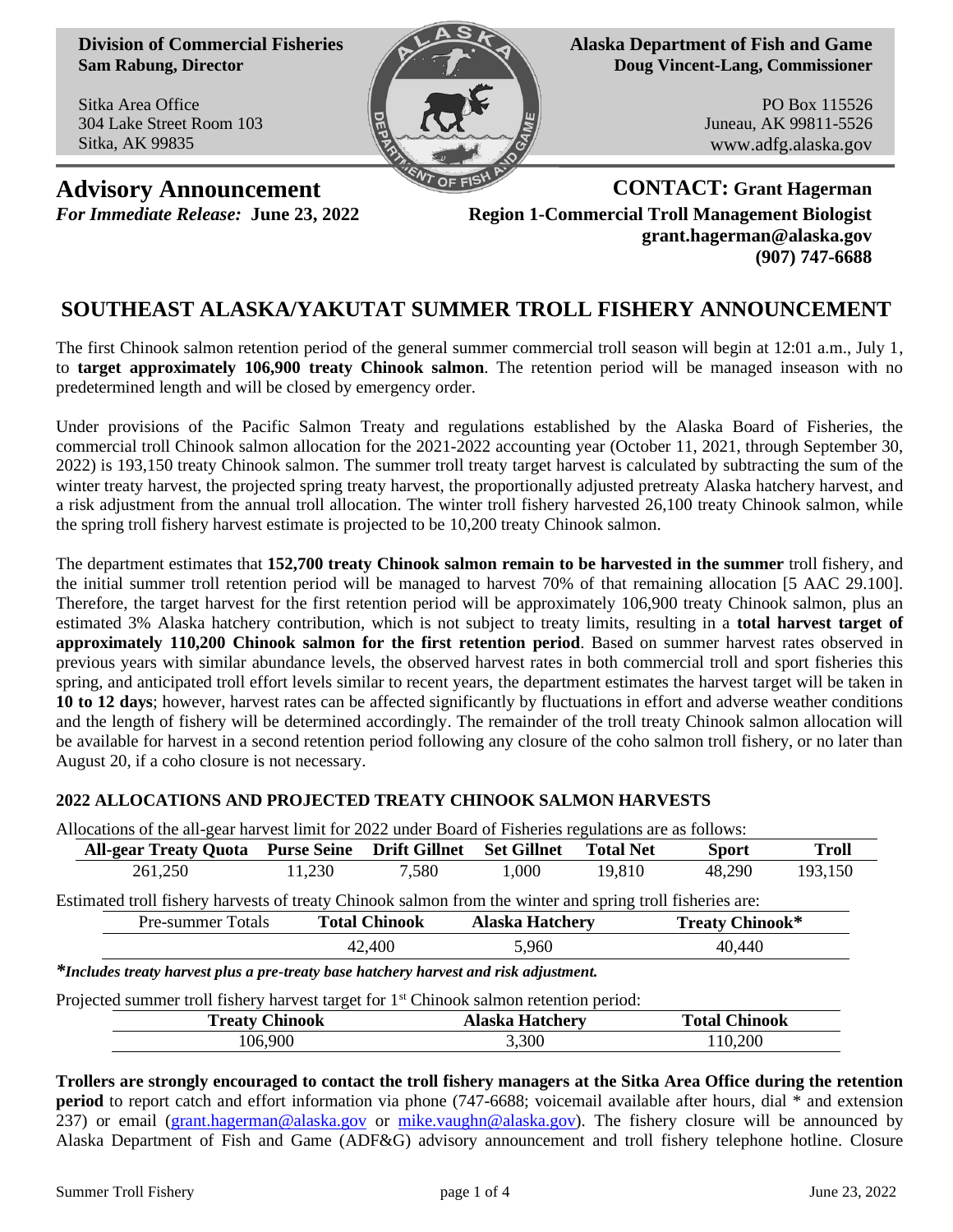announcements will be submitted for broadcast on the United States Coast Guard and National Weather Service marine information broadcasts.

#### **CATCHER–PROCESSOR VESSELS**

Catcher–processors intending to freeze their catch onboard (**FAS**) during the summer troll fishery must obtain a 2022 Summer Troll Fishery Exemption Permit from the department to legally remove the heads from adipose-fin-clipped salmon [5 AAC 29.140(b) and 5 AAC 29.145(c)]. The permit, available at area offices and on the troll fishery website, is not valid until signed by a department representative.

Catcher–processors are required to complete and submit a **separate fish ticket for each week** (Sunday through Saturday) and are **encouraged to contact the troll managers periodically with catch information**.

#### **LANDING AND REPORTING REQUIREMENTS**

All spring troll fisheries will be closed by 11:59 p.m., June 30. **All salmon harvested during the spring troll fishery must be offloaded from the vessel prior to participating in the summer troll fishery.** Fish tickets for the summer troll fishery must include a record of the 5-digit statistical area and a description of the nearest headland or bay in which the fish were taken [5 AAC 39.130(c)(8)]. If multiple areas were fished, the percentage of harvest by area should be included in the statistical area worksheet. **Processors are required to submit troll tickets to the Sitka ADF&G office within seven days after the fish are offloaded from the vessel.**

#### **TERMINAL HARVEST AREAS**

Retention of Chinook salmon 28 inches and greater is permitted as outlined in Terminal Harvest Area (THA) advisory announcements for the following areas, unless closed by emergency order:

The **Herring Bay THA** (101-40) will be open to troll gear for retention of all salmon species from July 1 through August 30 [5 AAC 33.369]. The **Anita Bay THA** (107-35) will be open to troll gear for retention of all salmon species from July 1 through July 6 and September 1 through November 10 [5 AAC 33.383]. The **Port Saint Nicholas THA** (103-63) is open to troll gear for retention of all salmon species through July 31. The **Deep Inlet THA** (113-38) will be open to troll gear through September 20 for retention of all salmon species and will follow the gear rotational schedule announced in the Deep Inlet advisory announcement [5 AAC 33.376].

The **Port Armstrong** (109-11), **Crawfish Inlet** (113-33)**, Southeast Cove** (109-41)**, Thomas Bay** (110-12)**, Mist Cove** (109-13), **and Hidden Falls** (112-22) **THAs** will close to retention of Chinook salmon in the troll fishery whenever the general summer Chinook salmon retention periods are closed.

From 12:01 a.m., July 1, through 11:59 p.m., July 6, the **Neets Bay THA** (101-95) will be open to troll gear west of the closed waters at the head of the bay and east of the longitude of Chin Point. **During the first summer troll Chinook salmon retention period, retention and possession of Chinook salmon in the THA is prohibited between the longitude of the easternmost tip of Bug Island and the longitude of Chin Point**. Trollers may not retain or possess Chinook salmon if fishing the waters between Chin Point and Bug Island but may transit through those waters to offload Chinook salmon harvest if gear is not deployed. The Neets Bay THA will close to the harvest of salmon by troll gear at 11:59 p.m., July 6. If additional openings can be scheduled, they will be announced by advisory announcement.

The **Silver Bay THA** (113-35) is open to troll gear for retention of all salmon species through July 30; **retention of Chinook salmon 26 inches and greater is permitted through July 30, unless closed by emergency order**. Permit holders must offload all Chinook salmon that are less than 28 inches prior to fishing in areas where retention of Chinook salmon less than 28 inches is prohibited. The closed waters of Bear Cove remain in effect [5 AAC 33.375].

**During the first Chinook salmon retention period of summer, all waters of the Thomas Bay THA will be open to troll gear during periods that the purse seine fishery is closed**. Following the closure of the first retention period, waters open to troll gear will follow those described in the Thomas Bay advisory announcement issued April 13.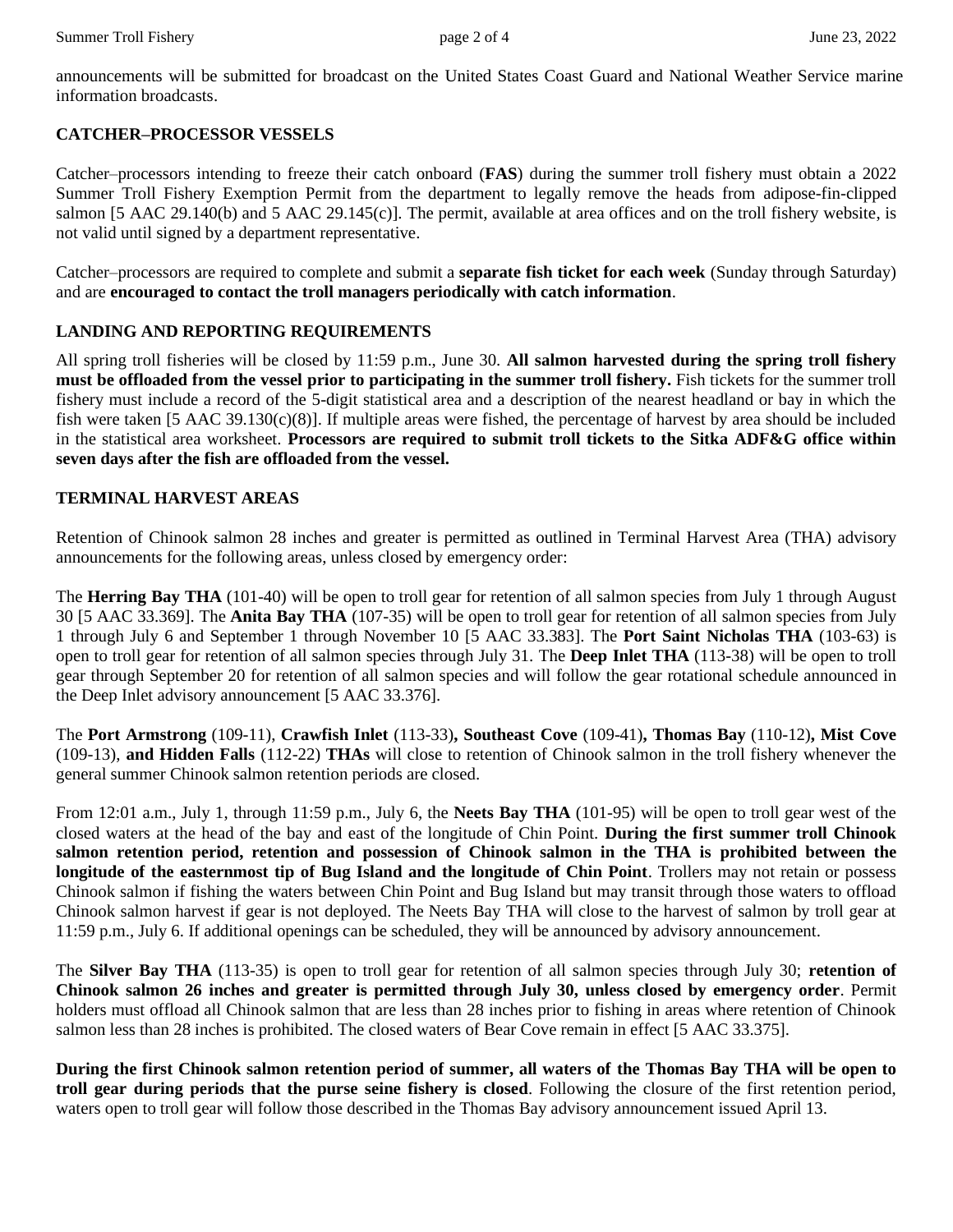## **DISTRICTS 1 and 8 CHINOOK SALMON CLOSURES**

In addition to the Chinook salmon closure in the Neets Bay THA, and summer seasonal regulatory troll restrictions near Ketchikan [5 AAC 29.100(d)] and Petersburg/Wrangell [5 AAC 29.150(i)], supplemental Chinook salmon restrictions for District 1 and District 8 are implemented by emergency order as follows:

- **1)** In the waters of Section 1-E, north of a line from Indian Point to Mike Point, Chinook salmon may not be retained or in possession during the first general summer troll Chinook salmon retention period.
- **2)** In the waters of Section 1-F, enclosed by a line from Lucky Point to Middy Point, continuing to the latitude of Beaver Point, and from Point Rosen to Quadra Point, and in southeast Behm Canal south of a line from a point at 55°11.78′ N lat, 131°05.13′ W long, located on Point Sykes to a point at 55°12.22′ N lat, 131°05.70′ W long, located 0.5 nautical miles (nmi) northwest of Point Sykes to Point Alava, Chinook salmon may not be retained or in possession during the first general summer troll Chinook salmon retention period.
- **3)** The waters of District 8 are closed to Chinook salmon retention and possession during the first general summer troll Chinook salmon retention period.

# **SITUK RIVER CHINOOK SALMON CLOSURE**

In the Yakutat area, waters near the mouth of the Situk River will be closed by emergency order to the harvest of Chinook salmon by troll gear effective July 1 [5 AAC 30.365(4)(B)]. These same waters are closed to retention of all salmon from August 7–September 20 [5 AAC 29.100(i)(2)]. The Situk River is managed for a biological escapement goal (BEG) of 450 to 1,050 large Chinook salmon. The 2022 preseason total run forecast is 1,600 large Chinook salmon, with a standard error of 1,020 large fish. The inriver run goal was not achieved in 2010–2012, 2015–2016, or 2018. If the run comes back as projected, the BEG will be achieved; however, inriver observations indicate the run is below the forecast, and actions in the troll fishery are essential to pass Chinook salmon and ensure adequate levels of escapement.

A portion of statistical area 181-60 south of Yakutat Bay, will close by emergency order to Chinook salmon retention by troll gear beginning at 12:01 a.m., July 1, in the waters of Alaska bounded on the west by the seaward limit of the 3-nmi territorial sea and on the north by a line extending seaward from 59°30.49′ N lat, 139°46.58′ W long (Ocean Cape) and intersecting the 3-nmi limit at 59°28.65′ N lat, 139°51.17′ W long and on the south by a line extending seaward from 59°21.07′ N lat, 139°19.73′ W long and intersecting the 3-nmi limit at 59°19.14′ N lat, 139°24.83′ W long.

# **NORTHERN LYNN CANAL/CHILKAT INLET CLOSURE**

In addition to troll restrictions in effect for Section 15-B under 5 AAC 29.100(g), the waters of Section 15-A (North Lynn Canal and Chilkat Inlet) are also closed to commercial troll gear for the summer season, July 1 through September 30. This closure is set under emergency order authority to protect mature Chinook salmon returning to the Chilkat River.

## **FEDERAL FISHERIES PERMIT REQUIREMENTS**

Vessels trolling for salmon in federal waters of the EEZ in the Gulf of Alaska that retain federal groundfish bycatch must have a Federal Fisheries Permit (FFP) endorsed for troll gear. FFPs are not required to retain lingcod or black, blue, or dark rockfish as these species are not managed under the Federal Management Plan. For information on FFP requirements and bycatch allowances in federal waters contact NOAA Fisheries at (907) 586-7225 (Juneau), (907) 747-6940 (Sitka), (907) 772-2285 (Petersburg), or (907) 247-5804 (Ketchikan).

The 2022 Summer Troll Fishery Management Plan is available at all regional ADF&G offices and on the troll website at: [http://www.adfg.alaska.gov/index.cfm?adfg=commercialbyareasoutheast.salmon\\_managementplans.](http://www.adfg.alaska.gov/index.cfm?adfg=commercialbyareasoutheast.salmon_managementplans)

The Emergency Orders corresponding with this announcement are 1S1622, 1E1922–1E2122.